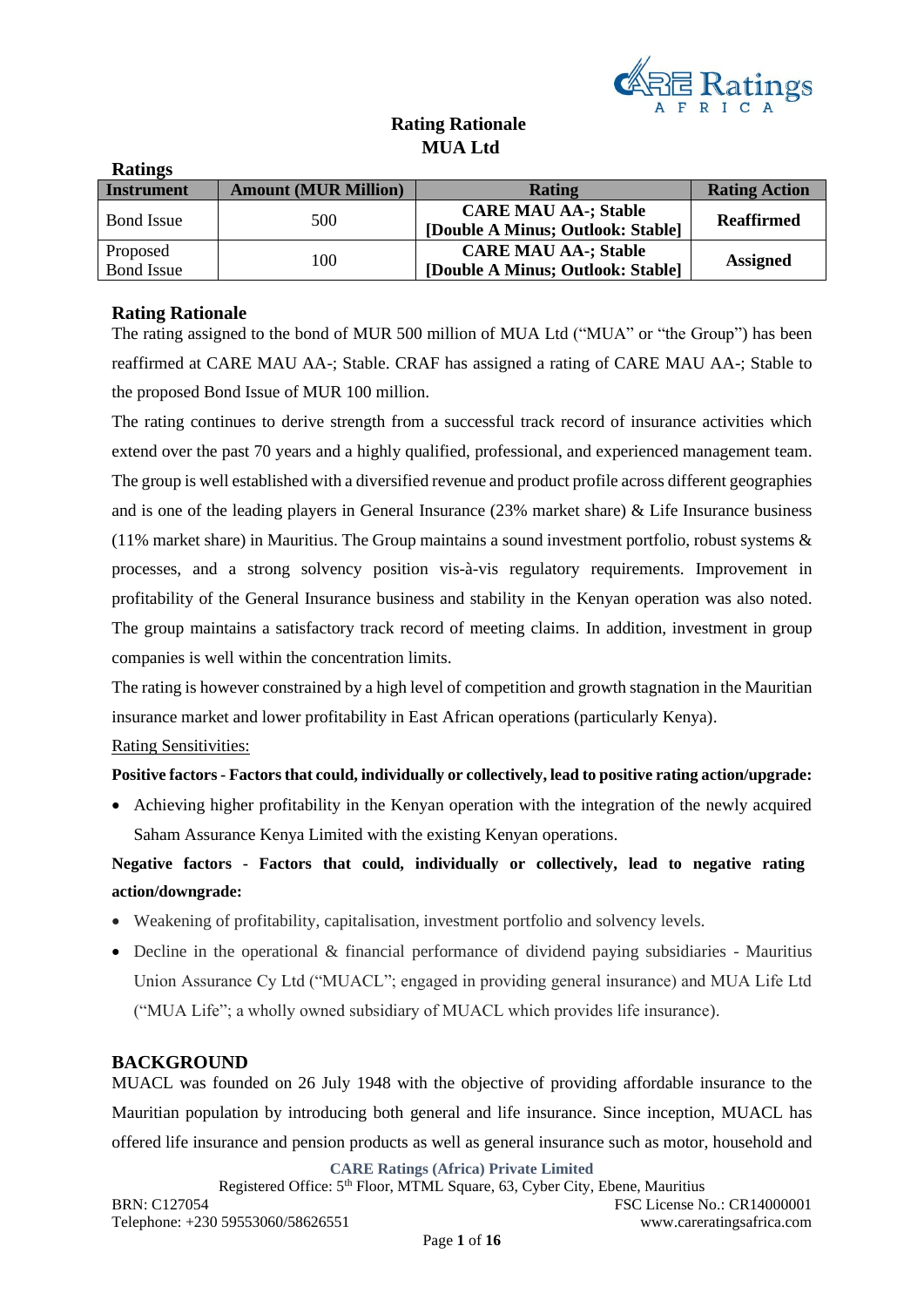

fire policies amongst others to Mauritians. It was the first company to provide loans to middle class Mauritians at affordable rates. Over the last 70 years, the Group has grown both organically and through acquisitions, expanding into other regions beyond Mauritius. In 2014, the Group expanded into East Africa (Kenya, Tanzania, Rwanda and Uganda) through the acquisition of a 100% stake in Phoenix Transafrica Holdings Limited ("PTHL"), a group of companies engaged in providing general insurance in the four aforementioned East African countries.

Until December 2018, MUACL was the holding company of the Group, with the major income generating subsidiaries being MUA Life and MUA Transafrica Holdings.

In January 2019, MUA Ltd was incorporated as a new legal entity to act as the ultimate holding company of the Group and was listed on the Official Market of the Stock Exchange of Mauritius ("SEM"). The Group also underwent a restructuring of the subsidiaries and associates of MUACL, relating to East Africa, with these subsidiaries now held under MUA Ltd instead of MUACL. On July 03, 2020 MUA through its subsidiary, MUA Insurance (Kenya) Ltd. acquired 100% of Saham Assurance Kenya Limited ("Saham Kenya") for a total consideration of USD 12.325 million. The new Group structure is as depicted below:



MUA has a major presence in 6 countries namely Mauritius, Seychelles, Kenya, Uganda, Tanzania and Rwanda. MUA has a satisfactory solvency position. As at December 31, 2020, at the MUACL level the ratio of Excess Capital Available over Capital required margin stood at 217% (220% in FY19) against the statutory limit of 150% as per Insurance (General Insurance Business Solvency) Rules 2007. Mauritius is the primary market for MUA (23% market share for general insurance and 11% market share for life insurance). MUA has a market capitalization of MUR 5.8 billion as at June 8, 2021. Financial and operational highlights as at Dec 31, 2020 and Dec 31, 2019 are as follows:

**CARE Ratings (Africa) Private Limited**

Registered Office: 5<sup>th</sup> Floor, MTML Square, 63, Cyber City, Ebene, Mauritius BRN: C127054 FSC License No.: CR14000001 Telephone: +230 59553060/58626551 www.careratingsafrica.com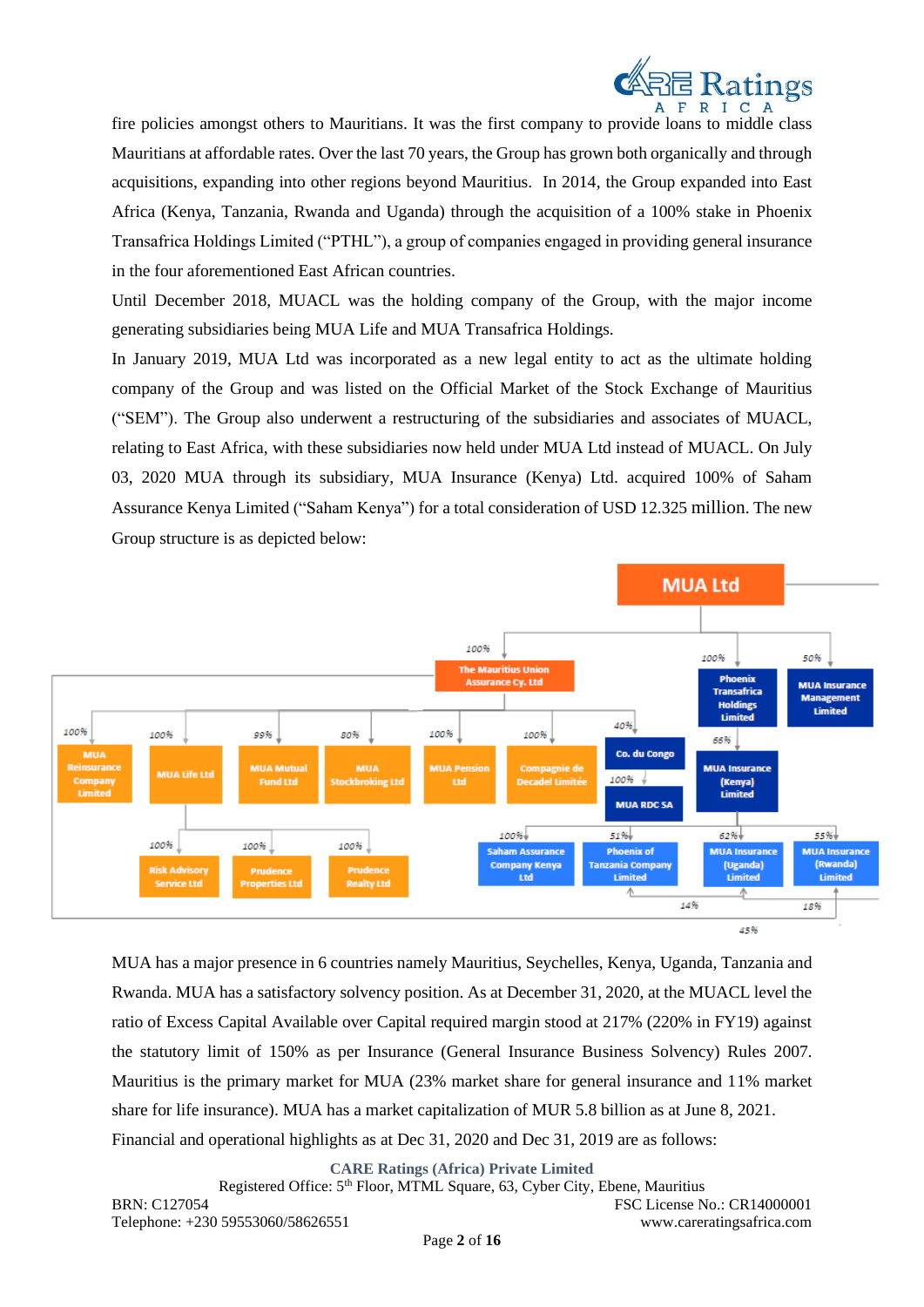

| <b>Particulars</b>                   |                      | <b>Market Share in</b><br>terms of GPE* |        |       | <b>Position in</b><br>Industry* | $%$ of<br><b>Amount</b><br><b>GPE</b> |     | $\sim$ $\sim$ $\sim$<br><b>Amount</b> | $%$ of<br><b>GPE</b> |  |  |     |       |     |
|--------------------------------------|----------------------|-----------------------------------------|--------|-------|---------------------------------|---------------------------------------|-----|---------------------------------------|----------------------|--|--|-----|-------|-----|
|                                      |                      | 2020                                    | 2019   | 2020  | 2019                            | 2020                                  |     | 2019                                  |                      |  |  |     |       |     |
|                                      | Overall              | 23%                                     | 23%    | No. 2 | No. 2                           |                                       |     |                                       |                      |  |  |     |       |     |
| General Insurance Mauritius          | <i>Motor</i>         | 22%                                     | 22%    | No.1  | No.1                            |                                       |     |                                       |                      |  |  |     |       |     |
| (Mauritius Union Assurance CY)       | Accident<br>& Health | 20%                                     | 20%    | No. 2 | No. 2                           | 2,370                                 |     |                                       |                      |  |  | 45% | 2,291 | 51% |
|                                      | Property             | 23%                                     | 23%    | No. 2 | No. 2                           |                                       |     |                                       |                      |  |  |     |       |     |
| Life Insurance Mauritius (MUA Life)  |                      | $11\%$                                  | $11\%$ |       |                                 | 1,311                                 | 25% | 1,100                                 | 24%                  |  |  |     |       |     |
| General Insurance Africa (MUA Kenya) |                      |                                         |        |       |                                 | 1,597                                 | 30% | 1,154                                 | 25%                  |  |  |     |       |     |
| <b>PAT</b>                           |                      |                                         |        |       |                                 | 365                                   |     | 444                                   |                      |  |  |     |       |     |
| Gross Sum Insured (Life Insurance)   |                      |                                         |        |       |                                 | MUR 87.3 billion                      |     | MUR 69.6 billion                      |                      |  |  |     |       |     |
| Solvency ratio (Group)               |                      |                                         |        |       |                                 | 217%                                  |     | 220%                                  |                      |  |  |     |       |     |
| Total assets                         |                      |                                         |        |       |                                 | 19,203                                |     | 16.770                                |                      |  |  |     |       |     |
| Life Insurance Fund                  |                      |                                         |        |       |                                 | 7,800                                 |     | 7,800                                 |                      |  |  |     |       |     |
| Return on Equity                     |                      |                                         |        |       |                                 | 11.76%                                |     | 14.80%                                |                      |  |  |     |       |     |

### *\*Latest available FSC Statistics*

MUA is a professionally managed Insurance company. It is governed by a 10-member Board of Directors comprising of 2 Executive Directors, 5 Non-executive directors and 3 Independent Directors from different industries, under the chairmanship of Mr. Dominique Galea. Mr. Bertrand Casteres is the CEO since January 2015. Mr Casteres has worked for major insurance companies in Europe and is assisted by a team of experienced and qualified professionals.

### **Acquisition**

On July 2020, MUA acquired Saham Assurance Company Kenya Limited (referred to as Saham Kenya), through its subsidiary MUA Kenya at an aggregate cost of USD 12.325 million (financed by funds raised from a bond issue in 2019 and rights issue in 2020). While Saham Kenya has both life and general insurance business, but MUA has acquired only the general insurance business.

### **Right Issue**

In November 2020, MUA raised MUR 416 million through a rights issue and part of the proceeds from the rights issue was utilized for financing the acquisition of Saham Kenya.

### **Bond Issues**

In June 2021, MUA Ltd proposes to issue a bond of MUR 100 million to repay its preference shares (MUR 100 million).

In September 2019, MUA Ltd issued a bond of MUR 500 million, partly (MUR 200 million) extended to MUACL to repay an existing bond in MUACL (MUR 200 million) and the balance (MUR 300 million) for part financing of the acquisition of Saham Kenya in July 2020.

The interest and principal of the bonds is to be repaid out of cash flow to be received as interest and dividend from MUACL, MUA Life and MUA Insurance (Kenya) Limited.

# **CRAF has analysed the operational and financial performance of MUACL, MUA Life and MUA Kenya, to assess the debt repayment capability of MUA Ltd as issuer.**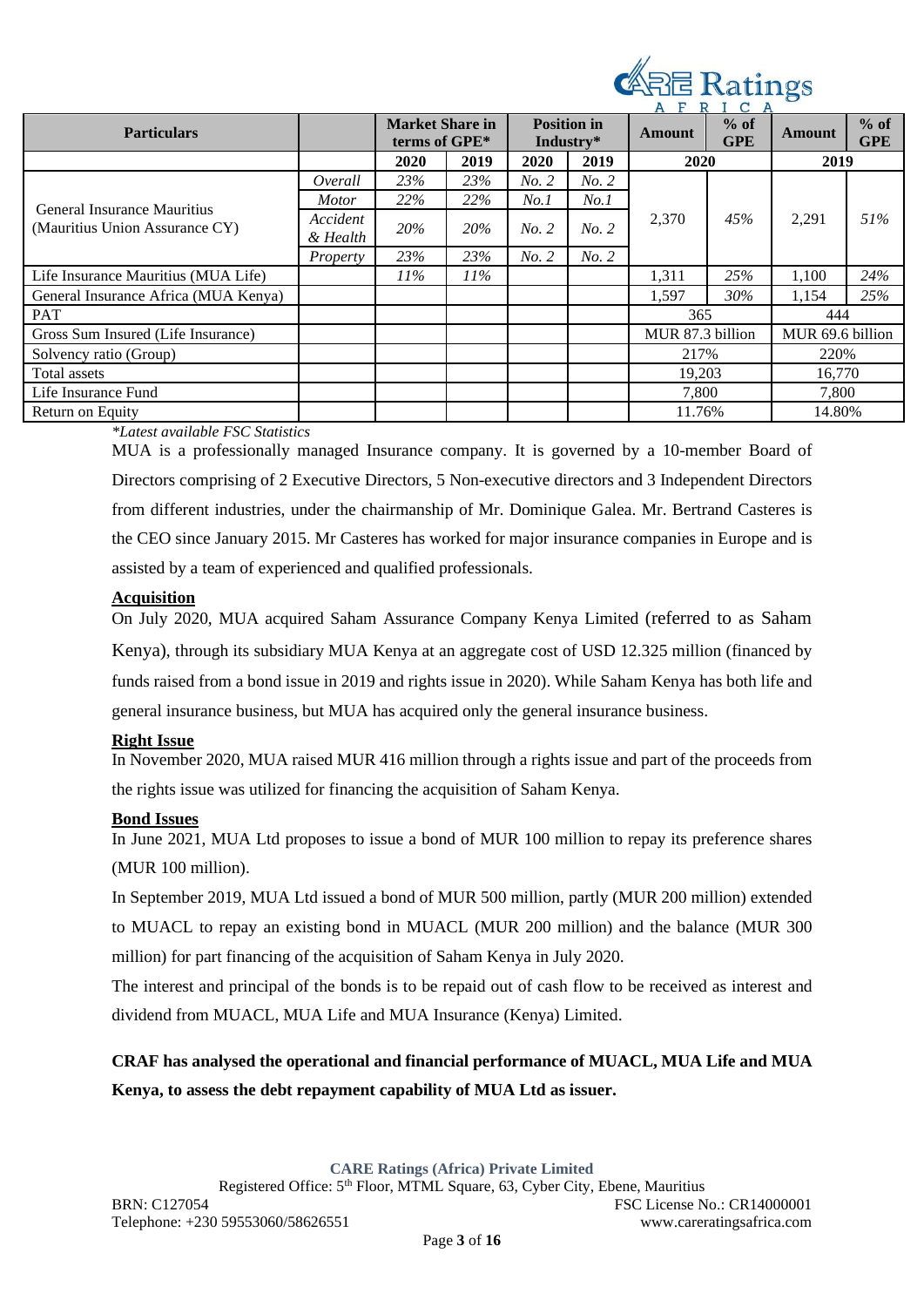

### **CREDIT RISK ASSESSMENT**

### *Strong financial and operational parameters of MUACL*

*Management* – MUA, regulated by the Financial Services Commission ("FSC"), has a diversified shareholder base (with the top 5 shareholders collectively holding approximately 42% of the share capital of the company) and has a strong profitability track record extending across decades. In line with changes in the insurance legislation in Mauritius introduced in 2011–pertaining to insurance companies not being able to undertake both life (long term) and non-life/general insurance (short term) business, MUA segregated its insurance business between MUACL (managing the general insurance business) and its wholly owned subsidiary MUA Life (managing the life insurance business).

*Professional and highly qualified management team -* MUACL has a highly qualified and experienced employee base with vast experience in their respective fields. Each business segment is managed by an experienced individual with a team of committed professionals. The CEO reports directly to the Board. *Financial position -* MUACL has consistently made profits over the years. Management has put in place different processes, reviews, digitalisation, and innovative solutions to achieve sustained growth in revenue and profitability. Strong growth strategies and technological initiatives have allowed increased efficiency and effective risk control. The underwriting performance of MUACL is as below:

| <b>Particulars</b>                        | <b>FY18</b>        | <b>FY19</b>        | <b>FY20</b>        |
|-------------------------------------------|--------------------|--------------------|--------------------|
|                                           | <b>MUR Million</b> | <b>MUR Million</b> | <b>MUR Million</b> |
| Gross Premium Earned                      | 2,228              | 2.291              | 2,370              |
| Operating Profit (including depreciation) | 196                | 233                | 311                |
| <b>PAT</b>                                | 153                | 193                | 256                |
| Loss Ratio                                | 60%                | 59%                | 54%                |
| <b>Expense Ratio</b>                      | 22%                | 21\%               | 20%                |
| <b>Commissions Ratio</b>                  | 12%                | 12%                | 12%                |
| <b>Combined Ratio</b>                     | 93.9%              | 93%                | 87%                |

In FY19 & FY20, the Gross Premium Earned (GPE) registered a growth of 3% and 4% respectively. Motor, accident & health and property insurance are major revenue contributing segments for MUA. During FY20, these three segments collectively contributed 72% [FY 19: 74%] of the total GPE, respectively. In FY20 MUACL's PAT has increased significantly by 33% (26% in FY19) on account of lower claims ratio.

*Sound investments portfolio -* MUACL had an investment portfolio of MUR 1,212 million as on December 31, 2020 (MUR 1,403 million as on Dec 31, 2019), whose break up is as under:

|                              | <b>FY18</b>        |               | <b>FY19</b>        |               | <b>FY20</b>        |               |
|------------------------------|--------------------|---------------|--------------------|---------------|--------------------|---------------|
|                              | <b>MUR Million</b> | $\frac{0}{0}$ | <b>MUR Million</b> | $\frac{1}{2}$ | <b>MUR Million</b> | $\frac{0}{0}$ |
| Govt. Securities             | 598                | 38%           | 624                | 45            | 625                | 52            |
| <b>Listed Equity</b>         | 313                | 24%           | 282                | 20            | 211                | 17            |
| <b>Un-listed Equity</b>      | 22                 | 2%            | 22                 | ◠             | 20                 |               |
| <b>Unlisted Bond</b>         | 29                 | 2%            | 30                 |               |                    |               |
| <b>Listed Bond</b>           | 22                 | 2%            | 23                 | ◠             | 25                 | ↑             |
| <b>Mutual Funds</b>          | 60                 | 5%            | 64                 |               | 64                 |               |
| Corp Bond and Fixed Deposits | 90                 | 7%            | 117                | 8             | 79                 |               |
| Loans to customers           | 282                | 20%           | 241                | 16            | 188                | 15            |
| <b>Total</b>                 | 1,313              | 100%          | 1.403              | 100%          | 1,212              | 100           |

**CARE Ratings (Africa) Private Limited**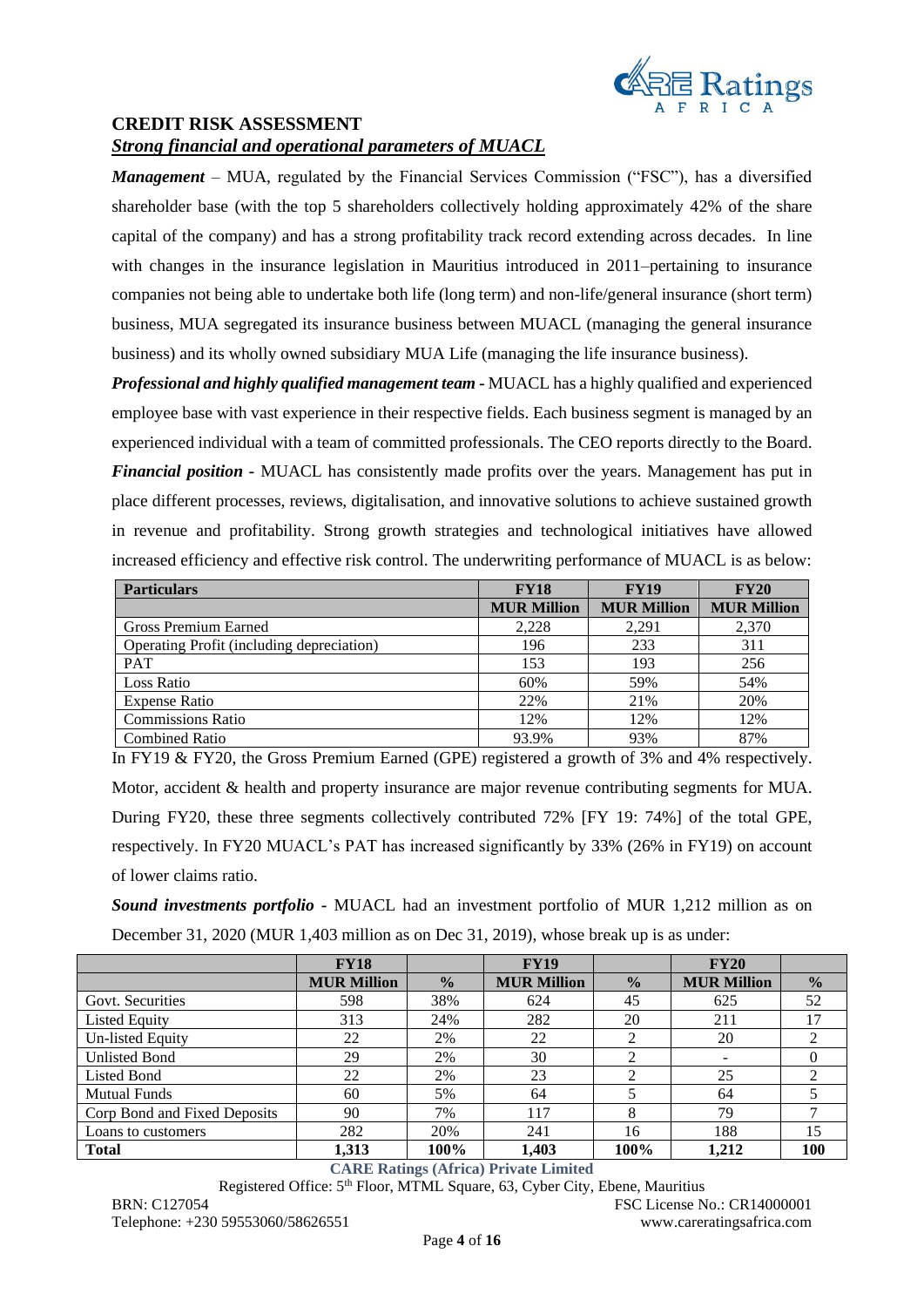

On the liquidity front, given that 52% of investments comprise of Govt. Bonds which are readily marketable in nature, this provides a sufficient liquidity cushion for the Company. This apart, as at Dec 31, 2020, the company has MUR 335 million in cash at bank (FY19: MUR 154 million) and MUR 79 million in Fixed deposits (FY19: MUR 117 million). Investments in Govt. Securities and rated bonds & equities (Corporates rated A category and above) formed 62% (FY19: 55%) of total portfolio as on December 31, 2020. It also has the following investments in property and subsidiary companies:

| <b>MUR Million</b><br>Particulars | $\mathbf{E} \mathbf{V}$ 10 | <b>FY19</b>    | FY20     |
|-----------------------------------|----------------------------|----------------|----------|
| Property                          | 70                         | 7 <sup>c</sup> | $\alpha$ |
| <b>Subsidiaries</b>               | 910                        | 252<br>JJJ     | 390      |

*Investment in subsidiaries over permitted concentration limit*: As at Dec 31, 2020 total investment in subsidiaries (related companies) was MUR 390 million (MUR 326 million as at Dec 31, 2019), which is well within the concentration limit of MUR 409 million (10% of the Total Asset as on December 31, 2020, i.e. MUR 4,093 Million).

*Satisfactory Solvency Position -* As on last three account closing dates, MUACL has a satisfactory solvency position against the statutory limit of 150% as per Insurance (General Insurance Business Solvency) Rules 2007. Going forward, MUACL intends to maintain minimum solvency margin of over 200%.

In addition to the aforementioned MCR requirements, the company is required to comply with Section 3 of the Insurance Risk Management Rules (2016) which is aligned with Own Risk and Solvency Assessment (ORSA) Regulations in terms of its risk management framework ("RMF") policy. The Board ensures compliance through the Statutory Actuary (appointed under Section 40 of the Insurance Act). The Appointed Actuary is required to review and report to the Board on the effectiveness of the RMF at least once a year.

*Re Insurance –* The general insurance business is sufficiently protected through a carefully designed reinsurance programme consisting of both proportional and non-proportional treaties with highly rated and internationally recognised reinsurers in line with the Company's risk appetite. MUACL has taken re-insurance from international reputed re-insurance companies with high credit ratings.

| <b>SUMMARY OF FINANCIALS: The Mauritius Union Assurance CY Ltd</b> | (MUR Million) |        |        |
|--------------------------------------------------------------------|---------------|--------|--------|
| <b>Financial Year Ending December 31,</b>                          | 2018          | 2019   | 2020   |
| <b>Gross Premium Earned</b>                                        | 2,228         | 2,291  | 2,370  |
| <b>Net Premium</b>                                                 | 1,715         | 1,752  | 1,828  |
| Net Claims Incurred                                                | 1,028         | 1,034  | 985    |
| Net Commission                                                     | $-203$        | $-212$ | $-226$ |
| Operating expenses                                                 | 411           | 423    | 370    |
| <b>Net Underwriting Profit</b>                                     | 483           | 506    | 617    |
| <b>Net Investment Income</b>                                       | 125           | 149    | 123    |
| <b>Finance Cost</b>                                                | 17            | 20     | 16     |
| <b>PBT</b>                                                         | 179           | 213    | 295    |
| <b>PAT</b>                                                         | 153           | 193    | 256    |
| <b>Tangible Net worth</b>                                          | 1,555         | 978    | 1.029  |
| <b>Claims Outstanding</b>                                          | 849           | 820    | 892    |

**CARE Ratings (Africa) Private Limited**

Registered Office: 5th Floor, MTML Square, 63, Cyber City, Ebene, Mauritius

BRN: C127054 FSC License No.: CR14000001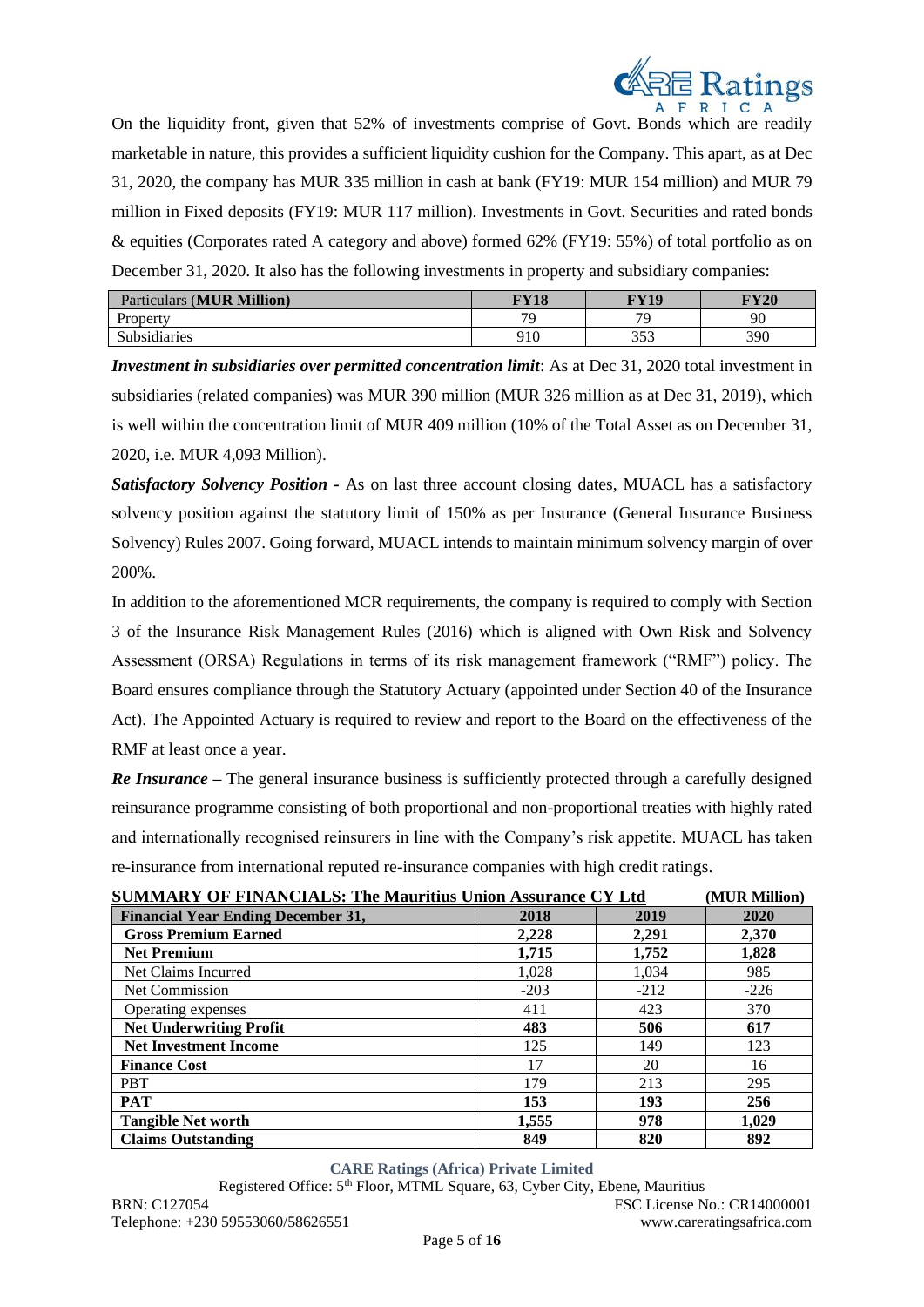| <b>ARE</b> Ratings |  |  |  |
|--------------------|--|--|--|
| AFRICA             |  |  |  |

|                                                 |       | F<br>R | C      |
|-------------------------------------------------|-------|--------|--------|
| <b>Financial Year Ending December 31,</b>       | 2018  | 2019   | 2020   |
| <b>Investments</b>                              | 2,116 | 1,321  | 1,382  |
| Cash & bank balances                            | 114   | 154    | 335    |
| <b>Total assets</b>                             | 3,929 | 3.524  | 3,805  |
| <b>Ratios</b>                                   |       |        |        |
| GPE growth $(\%)$                               | 6.70  | 2.80   | 3.45   |
| NPE growth $(\%)$                               | 5.41  | 2.00   | 4.34   |
| GPE/Tangible Net worth (%)                      | 145   | 240    | 242.76 |
| NPE/Tangible Net worth (%)                      | 112   | 183    | 184.31 |
| Claims/Loss Ratio (Net Claims Incurred/NPE) (%) | 60    | 59     | 54     |
| Commission Ratio (Comm/NPE) (%)                 | 12    | 12     | 12     |
| Expense Ratio (Net Exp / NPE) (%)               | 22    | 22     | 20     |
| Combined Ratio (%)                              | 93.9  | 93.0   | 87     |
| RONW(%)                                         | 9.94  | 15.21  | 25.55  |
| ROTA(%)                                         | 4.49  | 6.32   | 8.84   |

## *Strong financial and operational parameters of MUA Life Ltd*

MUA Life is a wholly owned subsidiary of MUACL, which in turn is a wholly owned subsidiary of MUA Ltd. In FY10, MUACL acquired La Prudence Mauricienne Assurances Ltée, a composite insurance company in Mauritius. MUA Life is regulated by The Insurance Act 2005 (as amended in 2007) of the Financial Services Commission.

In 2011, with the change in the Regulation, the Life Insurance business was consolidated into MUA Life and the General Insurance business was consolidated into MUACL.

MUA Life has a wide range of products in traditional, non-linked products (42% of investment in Dec 20) and unit-linked insurance business (58% of investment in Dec 20). MUA Life operates only in Mauritius and sources business largely through an agency model (there are more than 60 agents).

### *Strong Minimum Capital Requirement (MCR) Position*

As per the Mauritius Long-term Insurance Act and associated Regulations, MUA Life is required to report Minimum Capital Requirement (MCR), which is a measure of "risk-based capital" in excess of reserves to provide a cushion in the event that future experience diverges adversely from the best estimate assumptions. *The company is required to maintain a shareholders fund to cover the MCR by at least 1 time.* In order to demonstrate solvency, the company must have sufficient shareholder assets (i.e. assets in excess of liabilities) to cover the MCR at all times. As on last three account closing dates, MUA Life has a satisfactory solvency position against the statutory limit.

In addition to the aforementioned MCR requirements, the company is required to comply with Section 3 of the Insurance Risk Management Rules (2016) which is aligned with Own Risk and Solvency Assessment (ORSA) Regulations in terms of its risk management framework ("RMF") policy. The Board ensures compliance through the Statutory Actuary (appointed under Section 40 of the Insurance Act). The Appointed Actuary is required to review and report to the Board on the effectiveness of the RMF at least once a year.

MUA Life has taken re-insurance from international reputed re-insurance companies with high credit ratings, to cover majority of its basic claims.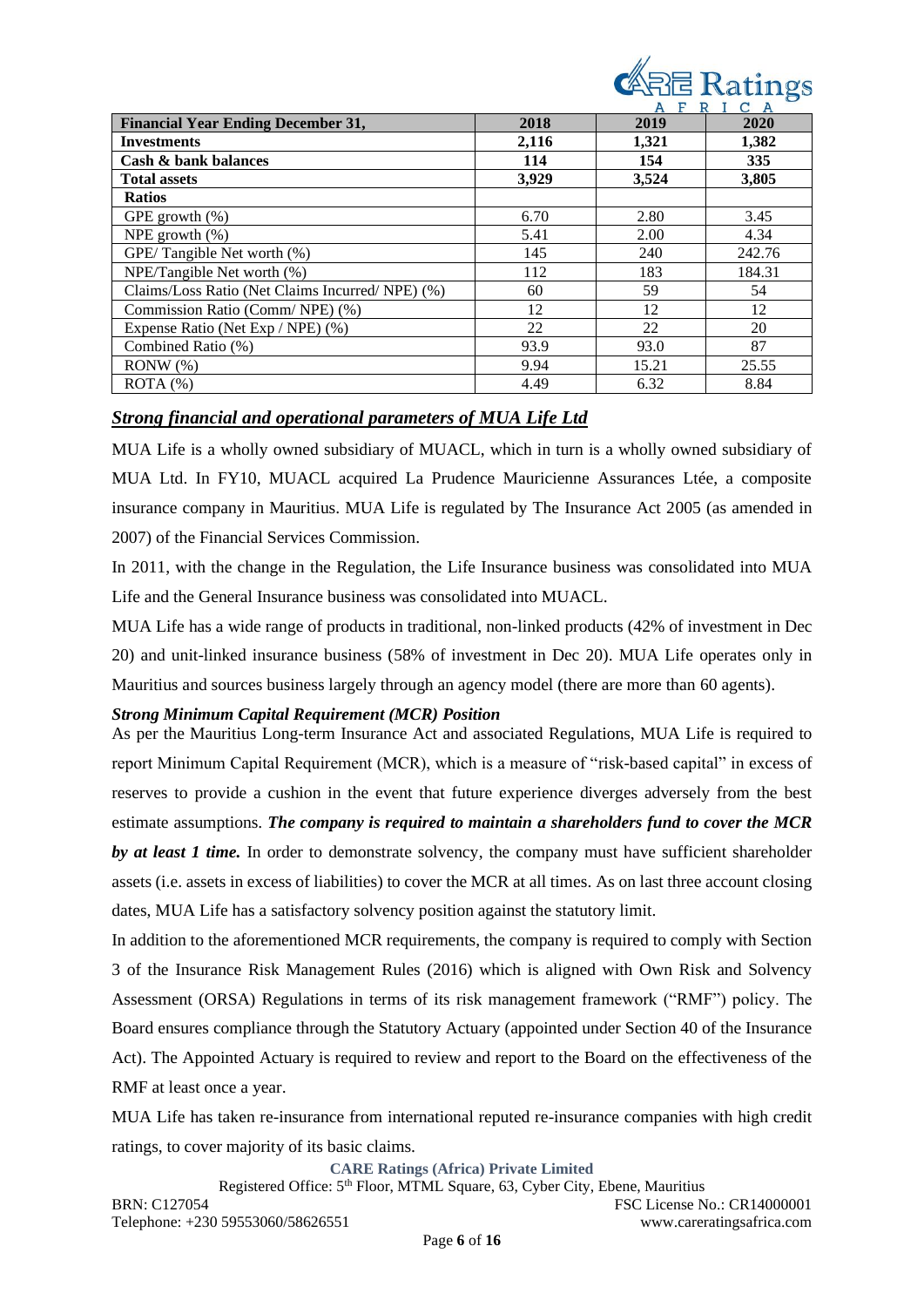

### *Strong asset quality*

MUA Life had an investment portfolio of MUR 9,265 million (MUR 9,788 million as at Dec 31, 2019) as at December 31, 2020 out of which 36% (31 December 2019: 33%) was attributable to unit linked policies. The remaining assets are attributable to non-linked and shareholders' funds. The breakup of investment for the past 3 years are as follows: **(MUR Million)**

| Investment for the year ended Dec 31,            | 2018  | % of total<br>investment | 2019  | % of total<br>investment | 2020  | % of total<br>investment |
|--------------------------------------------------|-------|--------------------------|-------|--------------------------|-------|--------------------------|
| <b>Government Securities</b>                     | 4.911 | 55%                      | 5.332 | 54%                      | 4.750 | 51%                      |
| Listed equity/mutual funds/ listed bonds         | 3.071 | 34%                      | 3,258 | 33%                      | 3.291 | 36%                      |
| Loans and advances to customers                  | 584   | 7%                       | 607   | 6%                       | 535   | 6%                       |
| Fixed Deposit/Short term Deposit/Cash with banks | 219   | 3%                       | 198   | 2%                       | 188   | 2%                       |
| <b>Investment in Property</b>                    | 129   | 1%                       | 129   | 1%                       | 131   | $1\%$                    |
| Corporate Bonds                                  | 26    | $0\%$                    | 264   | 3%                       | 370   | 4%                       |
|                                                  | 8.940 | 100                      | 9.788 | 100                      | 9.265 | 100                      |

| The detailed breakup of the unit linked funds are as under: |       |                                |       |                                | (MUR Million) |                                |
|-------------------------------------------------------------|-------|--------------------------------|-------|--------------------------------|---------------|--------------------------------|
| Investment for the year ended Dec 31,                       | 2018  | % of total unit<br>linked inv. | 2019  | % of total unit<br>linked inv. | 2020          | % of total unit<br>linked inv. |
| Listed equity (Mauritius)                                   | 2.079 | 68%                            | 2.068 | 63%                            | .603          | 49%                            |
| Unquoted securities                                         | 537   | 17%                            | 736   | 23%                            | 1.077         | 33%                            |
| Listed bonds (Mauritius)                                    | 455   | 15%                            | 454   | 14%                            | 611           | 19%                            |
|                                                             | 3,071 |                                | 3,258 |                                | 3,291         |                                |

As at Dec 31, 2020, around 49% (FY19: 63%) of the investments attributable to the unit linked policies are invested in equities, of which 47% are invested in MCB and SBM shares (FY19: 56%). As at Dec 31, 2020, 51% of MUA life portfolio were invested in Government Securities (FY19: 54%) and 6% extended as loan & advances to the customers (FY19: 6%).

The balance is majorly invested in mutual funds (local and foreign) and listed bonds issued by Mauritius based entities. A substantial portion of MUA Life's investments (around 80% as on Dec 31, 2020) are readily marketable thereby extending it good liquidity support.

### *Strong systems*

Innovative IT systems and platforms designed to scale service are capable of handling high customer transaction volumes and have helped the company improve the productivity and efficiency of operations. All the operations of the Group are digitalised and real time back up is maintained. The Group has a Disaster Recovery Site located at Ebene. The company has its Business Continuity Plan located at Rose Hill, which was operational pre COVID lockdown and facilitated the company to be fully operational through its online platform even during lockdown.

The company has put in place a system for timely communication to policyholders during different stages of the life cycle of a policy (advanced renewal intimation, grace period notifications, notifications upon policy lapse and before revival ending period & discontinuance). As part of customer engagement facilities, the company has introduced a mobile phone application for activation of auto-mailer for account statement, income tax certificate and to seek nearest branch location details. The company has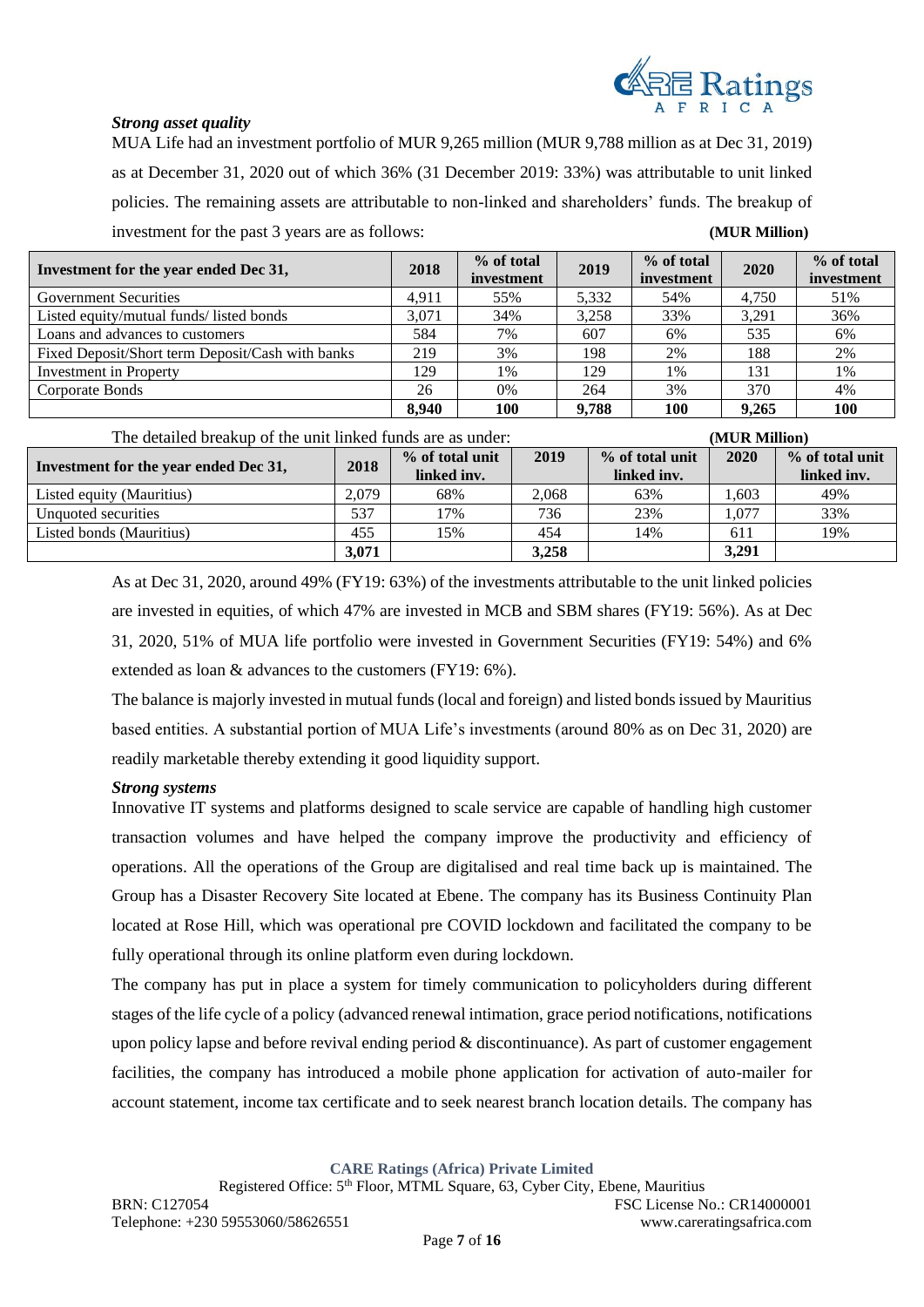

a risk management framework which identifies, evaluates, mitigates and monitors risks that potentially have a material impact on the value of the company.

### *Profitability*

MUA Life has been successfully and consistently reporting profit over the past few years. The Life entity's gross premium grew by 19% from MUR 1,100 million in FY19 to MUR 1,311 million in FY20, with new business growing by 35% to reach an all-time high record despite the lockdown restrictions. However, PAT has witnessed a decline of 55% in FY20 compared to the growth of 7% in FY19. The company reported net profit of MUR 85 million on NPE of MUR 1,145 million in FY20 (PAT of MUR 187 million on NPE of MUR 963 million in FY19). The company's PAT was significantly impacted by an increase of MUR 108 million in reserves mainly due to the lower investment yields, linked to declining interest rates and equity values, as a result of the Covid-19 pandemic.

### **SUMMARY OF FINANCIALS: MUA Life Limited (MUR Million)**

| <b>Financial Year Ending December 31,</b>    | 2018    | 2019    | 2020   |
|----------------------------------------------|---------|---------|--------|
| <b>Gross Premium Earned</b>                  | 1,034   | 1,100   | 1,311  |
| <b>Net Premium Earned</b>                    | 922     | 963     | 1,145  |
| Net Claims Paid                              | 534     | 590     | 1,017  |
| Net Change in contract liability             | 468     | 631     | 50     |
| <b>Net Claims Incurred</b>                   | 1,002   | 1,222   | 1,067  |
| <b>Direct Commission Paid</b>                | 55      | 63      | 77     |
| <b>Net Commission</b>                        | $-21$   | $-22$   | $-34$  |
| Operating exp. related to insurance business | 132     | 144     | 152    |
| <b>Net Underwriting Profit</b>               | $-233$  | $-424$  | $-108$ |
| <b>Income from Investments</b>               | 414     | 621     | 206    |
| <b>PBT</b>                                   | 175     | 186     | 85     |
| <b>PAT</b>                                   | 175     | 186     | 85     |
| Tangible Net worth                           | 849     | 999     | 1,195  |
| Technical Reserve (Policyholders Fund)       | 7,229   | 7,794   | 7,778  |
| <b>Investments</b>                           | 8,176   | 8,782   | 9,274  |
| Cash & bank balances                         | 178     | 130     | 148    |
| <b>Total assets</b>                          | 9,042   | 9.919   | 10,298 |
| <b>Ratios</b>                                |         |         |        |
| GPE growth (%)                               | 17.93%  | 6.39%   | 19.17  |
| NPE growth $(\%)$                            | 17.87%  | 4.50%   | 18.90  |
| GPE/Tangible net worth (%)                   | 121.83% | 110.16% | 109.74 |
| NPE/Tangible net worth (%)                   | 108.62% | 96.47%  | 95.88  |
| Claims Ratio (Net Claims paid/ NPE)          | 57.93   | 61.29   | 88.75  |
| Expense Ratio (Net Expenses / NPE)           | 14.37   | 14.98   | 13.31  |
| <b>RONW</b>                                  | 22.48   | 20.15   | 7.73   |
| <b>ROTA</b>                                  | 2.01    | 1.96    | 0.84   |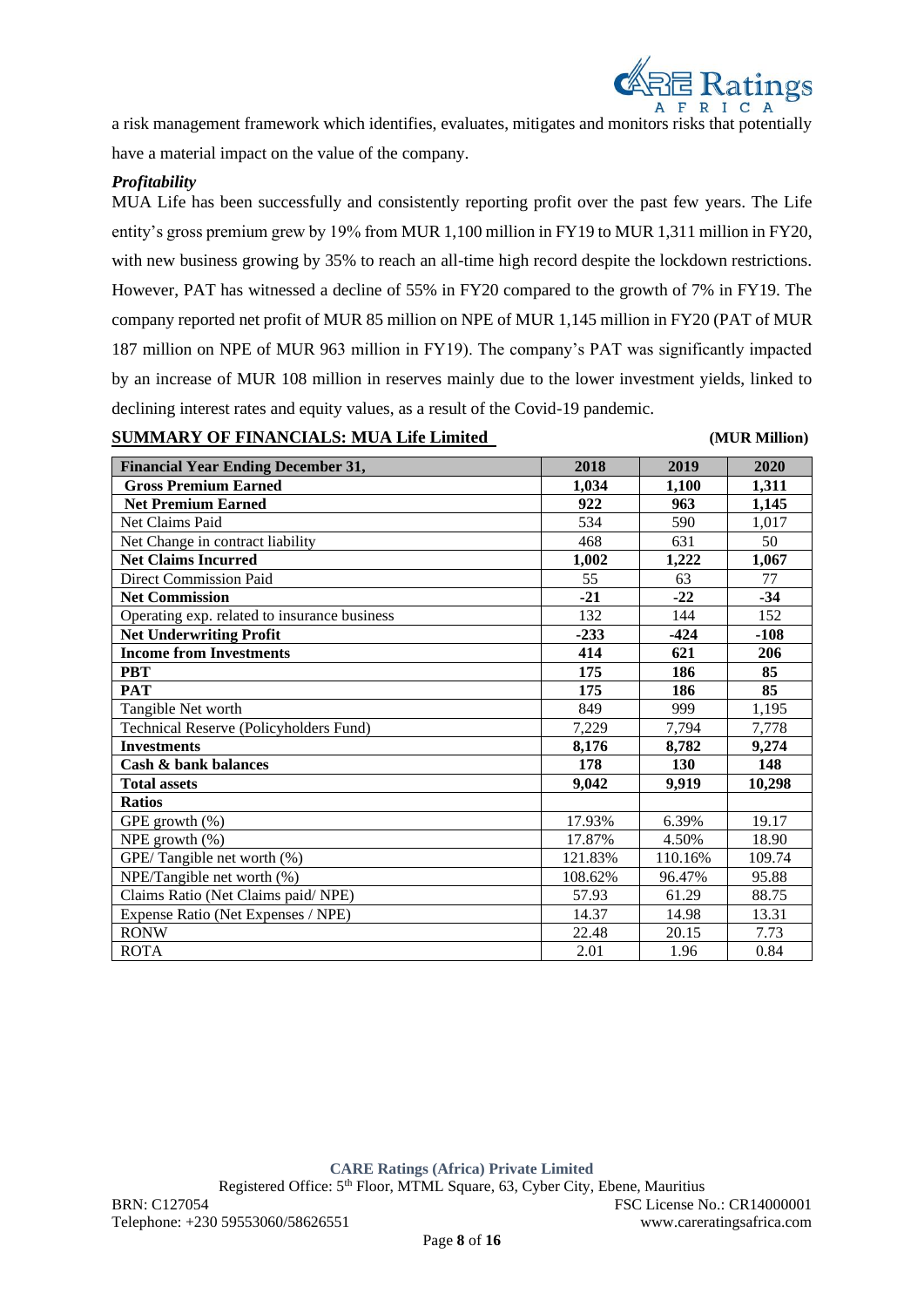

## *Moderate financial and operational parameters of MUA Insurance (Kenya) Limited*

In FY14, MUA Ltd expanded its presence in Africa by acquiring 100% in Phoenix Transafrica Holdings Limited (now MUA Transafrica Holdings Public Limited Company), having a controlling stake (66%) in MUA Insurance (Kenya).

Since 1912, Phoenix of East Africa Assurance Company Limited has been providing General Insurance products in Kenya and has further developed its insurance activities in Tanzania, Uganda and Rwanda. The company provides all types of non-life conventional products (including Aviation, Marine hull, Medical and Travel). MUA Insurance (Kenya) Limited is regulated by The Insurance Regulatory Authority (IRA), which is a statutory government agency established under the Insurance Act (Amendment) 2006, CAP 487 of the Laws of Kenya to regulate, supervise and develop the insurance industry.

On July 2020, MUA acquired Saham Kenya, through its subsidiary MUA Kenya at an aggregate cost of USD 12.325 million (financed by funds raised from the Bond issue in 2019 and Rights Issue in 2020). Saham Kenya, formerly known as Mercantile Insurance Company Ltd, was established in 1993 as a composite insurance company. Saham Kenya, previously owned by the pan-African insurance group Sanlam Pan Africa, is one of the most dynamic insurance company in Kenya. With an experienced management team, a strong reputation in the market and extensive operational knowledge, Saham Kenya's integration into MUA is complimentary and opportune. While Saham Kenya assurance has both life and general insurance business, MUA has acquired only the general insurance business. MUA has received approval from the Insurance Regulatory Authority (IRA, Kenya) and both the companies are in the process of getting being merged. The current standing of MUA's East African subsidiaries in the various countries is as follows:

| <b>Country</b> | <b>Market</b><br><b>Share</b> | <b>Position</b>                                                                |      | <b>Revenue</b><br>(MUR Million) | PAT/(Loss)<br>(MUR Million) |               | <b>Combined ratio</b> |      |
|----------------|-------------------------------|--------------------------------------------------------------------------------|------|---------------------------------|-----------------------------|---------------|-----------------------|------|
|                | 2020                          | 2020                                                                           | 2020 | 2019                            | 2020                        | 2019          | 2020                  | 2019 |
| Kenya*         | 3%                            | MUA Kenya $-35th$ out of 38 Insurers<br>Saham Kenya- $22nd$ out of 38 Insurers | 724  | 266                             | $(51)$ #                    | $\mathcal{E}$ | 128%                  | 116% |
| Tanzania       | 5%                            | $5th$ out of 26 Insurers                                                       | 567  | 457                             | 58                          | 68            | 90%                   | 87%  |
| Rwanda         | 15%                           | $4th$ out of 9 Insurers                                                        | 285  | 249                             | 32                          | 26            | 92%                   | 94%  |
| Uganda         | 3%                            | 8 <sup>th</sup> out of 21 Insurer                                              | 218  | 181                             |                             | 21            | 100%                  | 99%  |

*\*Including MUA Kenya and Saham Kenya* 

*#MUA Kenya (standalone) reported a loss of MUR 71 million and Saham Kenya reported a PAT of MUR 20 million.*

East African operations have gained scale of operations and have shown a strong increase in revenue, with marked improvement in Kenya (also due to the acquisition of Saham Kenya) and satisfactory results for Uganda and Rwanda. Saham Kenya contributed 18% to the total growth of gross premiums earned by the East African subsidiaries. These results were negatively affected by one-off transaction costs related to the acquisition of Saham Kenya (MUR 24 million), foreign exchange loss (MUR 12 million) on loan from MUA Ltd to finance the acquisition of Saham Kenya and the changes in the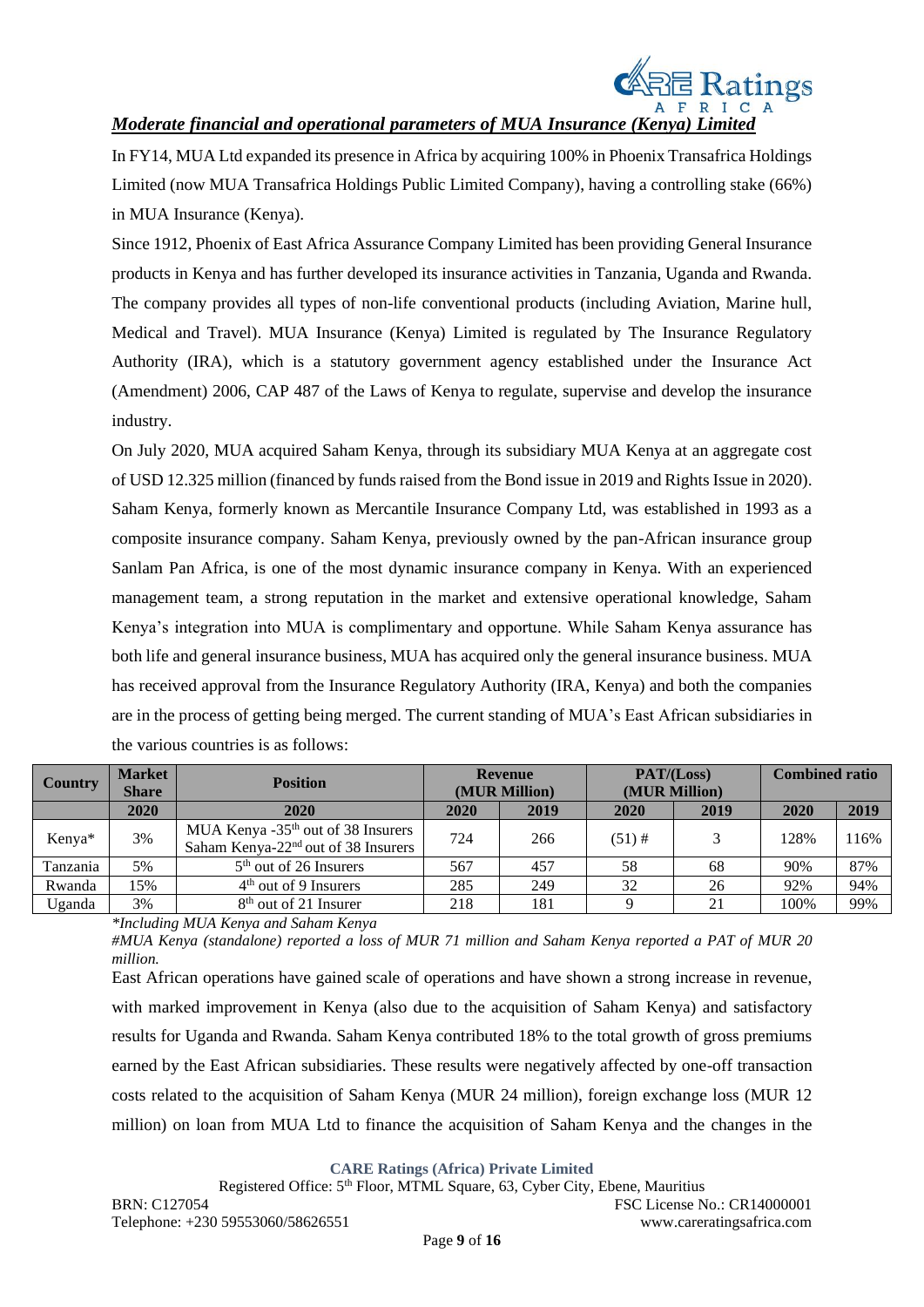

accounting policy in Kenya and Tanzania resulted in a further negative impact of MUR 27 million (noncash expenditure). This lead to a significant increase in the expense ratio for FY20 and hence lower PAT. Expenses related to the changes in accounting policies of Kenyan operations was the notional loss, thus, if excluded this would have resulted in a PAT as projected last year. Lower interest rates in FY20 also lead to lower investment income and hence lower PAT for the year.

Key major areas of focus for the company included marketing and communication actions around the new brand, creation of close partnership with some of the large local companies, local brokers and agents have boosted business and secured some good clients.

**MUA Rwanda:** The Rwandan entity produced a satisfactory set of results, with a 14% growth in gross written premiums, an increase of 26% in profits after tax and an improved combined ratio. The results were driven by a strong growth in investment income.

**MUA Tanzania:** Whilst there was a 24% increase in gross written premiums, the entity recorded a 14% decrease in profits after tax. This is mainly attributable to a one-off cost driven by a change in the deferred acquisition cost methodology. Some aviation business was lost due to grounding of flights, travel restrictions and lockdowns. The company adopted some new distribution networks through the collaboration with 16 new brokers.

**MUA Uganda:** An encouraging 20% increase in gross written premiums was reduced by significant tax audit expenses, impacting profits after tax with a decrease of 57% recorded. There was an expansion of the company's distribution network with the opening of 2 branches. The company entered into a new partnership with DFCU Bank with the development of exclusive products.

A challenge in the Kenyan insurance market is the non-payment of insurance premiums by brokers to insurance companies, even though the issuance of the policy is by the insurance company. Previously, insurance law allowed brokers to receive premium payments, which they held before releasing to the insurance firms. However, in July 2019, there was a change in the Insurance Act in Kenya, stating that all premiums are to be paid directly to insurance companies. The change in the Act was taken to minimise insurance fraud according to the Insurance Regulatory Authority Report of 2018. The Brokers have gone to the Court against this law and Court has given verdict in favor of the Brokers.

However, the company has itself shaped a policy where in, if the insurance premium is not paid by the broker within a period of one month, the policy is cancelled. Thus, leading to the reduction in loss of income in the Kenyan operations.

This apart, the management also informed that as per the Report submitted by Kenbright Actuaries at the opening of the Actuarial Society of Kenya's (TASK) Actuarial Convention 2017 in Nairobi, the majority of insurance companies in Kenya are operating in the red with almost no disposable capital in case of any shocks in the market. Insurers have been spending more cash than necessary in spreading their risks at the expense of policyholders. According to the survey, while the market risk demands a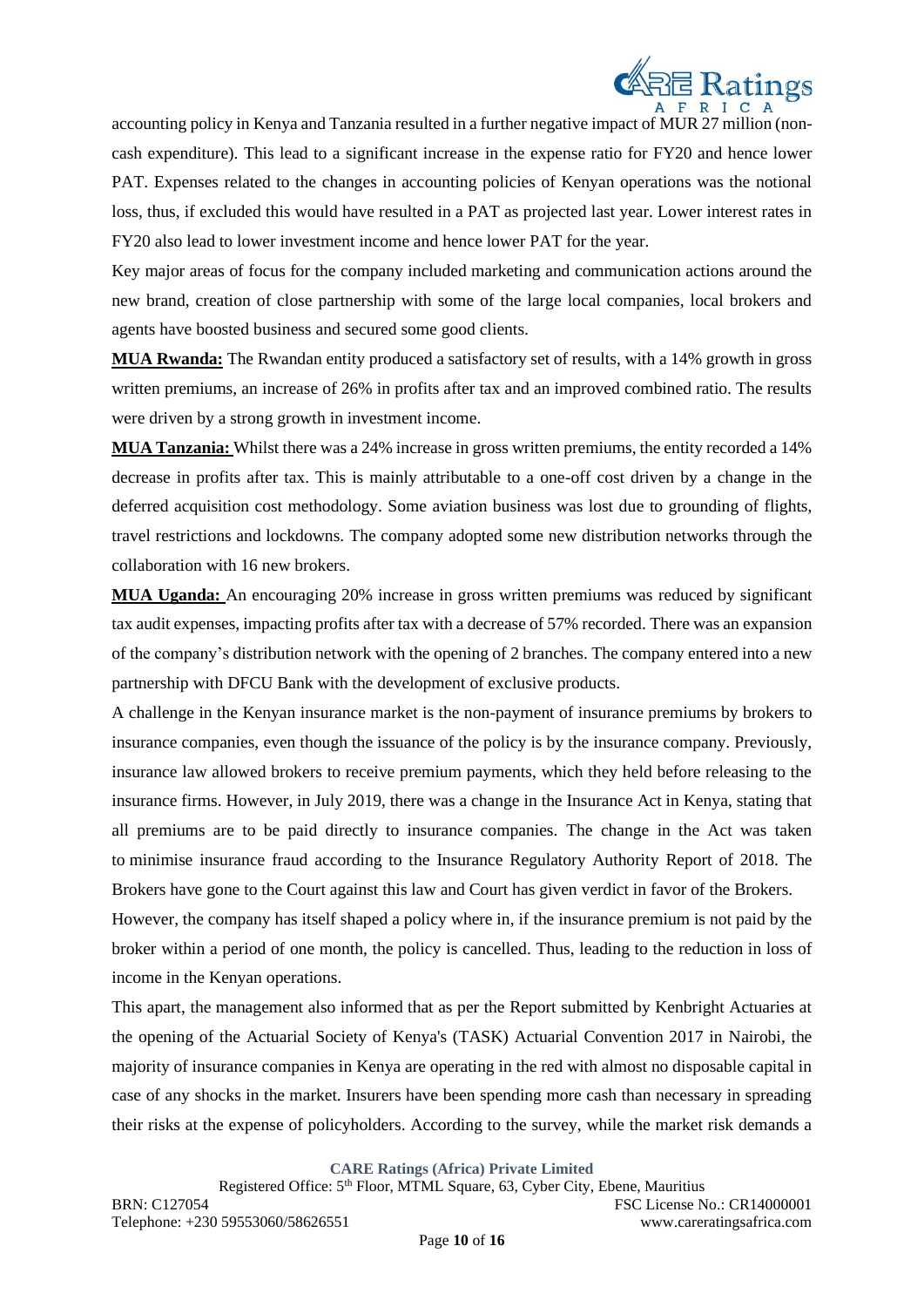

Capital Adequacy Ratio (CAR) of at least 200% as per the Insurance Regulatory Authority (IRA) requirements, the industry operates at an average of 131% for General Insurers.

The insurance sector in Kenya is undergoing one of the most challenging eras in its operating environment due to new Capital Adequacy Requirements for insurance companies to raise their capital. Short-term insurers are required to raise their capital from Ksh 300 million to Ksh 600 million. Insurers are required to comply with these requirements by 2020. These developments aim to make the insurance sector in Kenya more stable.

#### *Strong Minimum Capital Requirement (MCR) Position*

The solvency margin as set out in the Kenyan Insurance Act (CAP 487) is used as an indicator of the financial soundness of the insurance companies operating in Kenya.

Under section 41 of Insurance Act CAP 487, "An insurer carrying on insurance business in Kenya shall at all times keep total admitted assets of not less than its total admitted liabilities and the capital adequacy ratio as may be determined by the Authority." Insurance companies are required to maintain a minimum solvency margin (i.e. CAR of 200%). Presently, an insurer undertaking general insurance business in Kenya shall keep at all times admitted assets of not less than the aggregate value of its admitted liabilities and KSHS 10 million or 20% of its net premium income during its last preceding financial year, whichever is greater. Sections 41 and 42 of the Act defines what are admissible assets and liabilities for the purpose of determining the solvency margins.

Minimum Capital Requirement (MCR) is a measure of "risk based capital" in excess of the reserves to provide a cushion in the event that future experience diverges adversely from the best estimate assumptions. MUA Insurance (Kenya) Limited's MCR more than adequately meets the requirement as on last three account closing dates.

### *Reinsurance*

MUA Kenya has taken re-insurance from international reputed re-insurance companies with high credit ratings. Reinsurance purchases are reviewed annually to verify that the levels of protection being sought reflect developments in exposure and risk appetite of the Group. The basis of these purchases is underpinned by the Group's experience, financial modelling, and exposure concentration to the reinsurance. Reinsurance is placed with providers who meet the Group's counter party security.

#### *Strong asset quality*

The Group engages in short term insurance contracts and funds the insurance liabilities with a portfolio of equity and debt securities. MUA Kenya (including the East African subsidiaries) had an investment portfolio of MUR 2,400 million as at 31 December 2020. The breakdown of investment for the last 3 years is as follows:

| <b>Period</b>                | <b>December 31, 2018</b> |                | <b>December 31, 2019</b> |         | <b>December 31, 2020</b> |       |
|------------------------------|--------------------------|----------------|--------------------------|---------|--------------------------|-------|
|                              | <b>MUR</b>               |                | <b>MUR</b>               | $\%$ of | <b>MUR</b>               |       |
| <b>Particulars</b>           | <b>MUR Million</b>       | <b>Million</b> | <b>Million</b>           | total   | <b>Million</b>           | total |
| <b>Government Securities</b> | 669                      | 807            | 807                      | 43      | .230                     |       |
| Equity & Corporate bonds     | 56                       | 64             | 64                       |         | 100                      |       |

**CARE Ratings (Africa) Private Limited**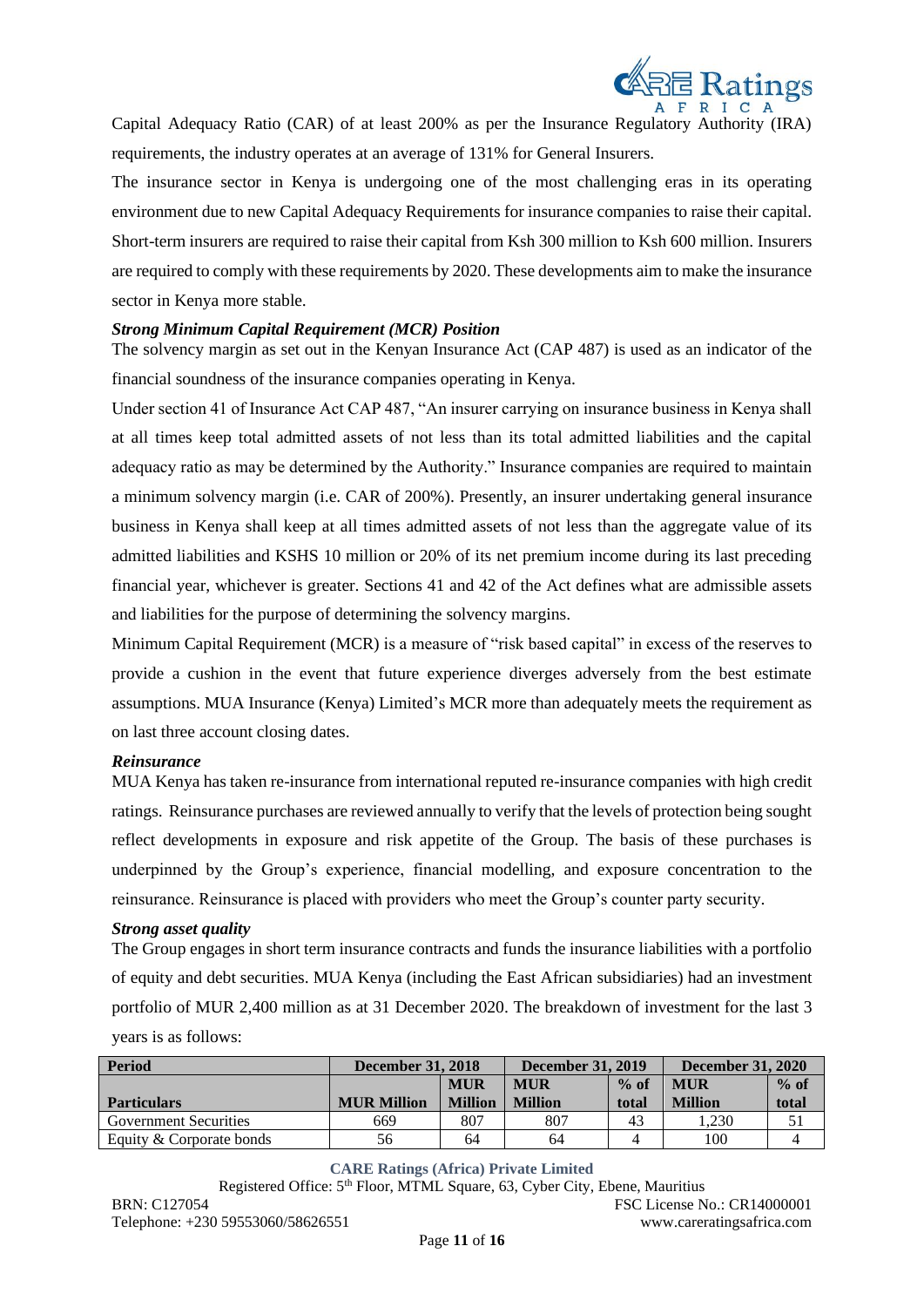

| <b>Period</b>                      | <b>December 31, 2018</b> |                | <b>December 31, 2019</b> | $\mathbf{r}$ | <b>December 31, 2020</b> |        |
|------------------------------------|--------------------------|----------------|--------------------------|--------------|--------------------------|--------|
|                                    |                          | <b>MUR</b>     | <b>MUR</b>               | $%$ of       | <b>MUR</b>               | $%$ of |
| <b>Particulars</b>                 | <b>MUR Million</b>       | <b>Million</b> | <b>Million</b>           | total        | <b>Million</b>           | total  |
| Deposit with Financial Institution | 457                      | 454            | 454                      | 29           | 651                      | 27     |
| Investment in Property             | 265                      | 264            | 264                      | 17           | 289                      | 12     |
| Cash & Bank                        | 112                      | 139            | 139                      |              | 130                      |        |
| <b>Total</b>                       | 1.558                    | 1.728          | 1.728                    | 100          | 2.400                    | 100    |

A substantial portion of Group's investments (around 84% as on Dec 31, 2020) are readily marketable thereby extending it good liquidity support. Around 51% (P.Y.: 47%) of the investments were in Government Securities (G-Sec) & Deposits with Financial Institutions is 27% (FY17: 26%).

### *Strong systems*

Risk management: The Group has a risk management framework which identifies, evaluates, mitigates and monitors risks that potentially have a material impact on the value of the company through the use of underwriting guidelines and capacity limits, reinsurance planning and credit policy. Investment policies are in place which help manage liquidity.

Insurance Risk: The Group's underwriting strategy has been developed in order to ensure that the underwritten risks are well diversified in terms of type, amount and industry.

### *Good profitability*

MUA Kenya (Group) has been reporting profit consistently. The group reported net profit of MUR 39 million (MUR 110 million in FY19) on NPE of MUR 909 million in FY20 (MUR 637 million in FY19). The MUA East African subsidiaries had a positive 2020 where it saw an increase in total revenue by 43% leading to a PAT of MUR 39 million. However, PAT in FY20 has declined by 65% compared to FY19. The main reason for the decline was the one-off costs related to the acquisition of Saham Kenya (MUR 24 million), foreign exchange loss (MUR 12 million) on loan from MUA Ltd to finance the acquisition of MUA Kenya and the changes in the accounting policy in Kenya and Tanzania resulted in a further negative impact of MUR 27 million. This led to a significant increase in expense ratio for FY20 and hence lower PAT.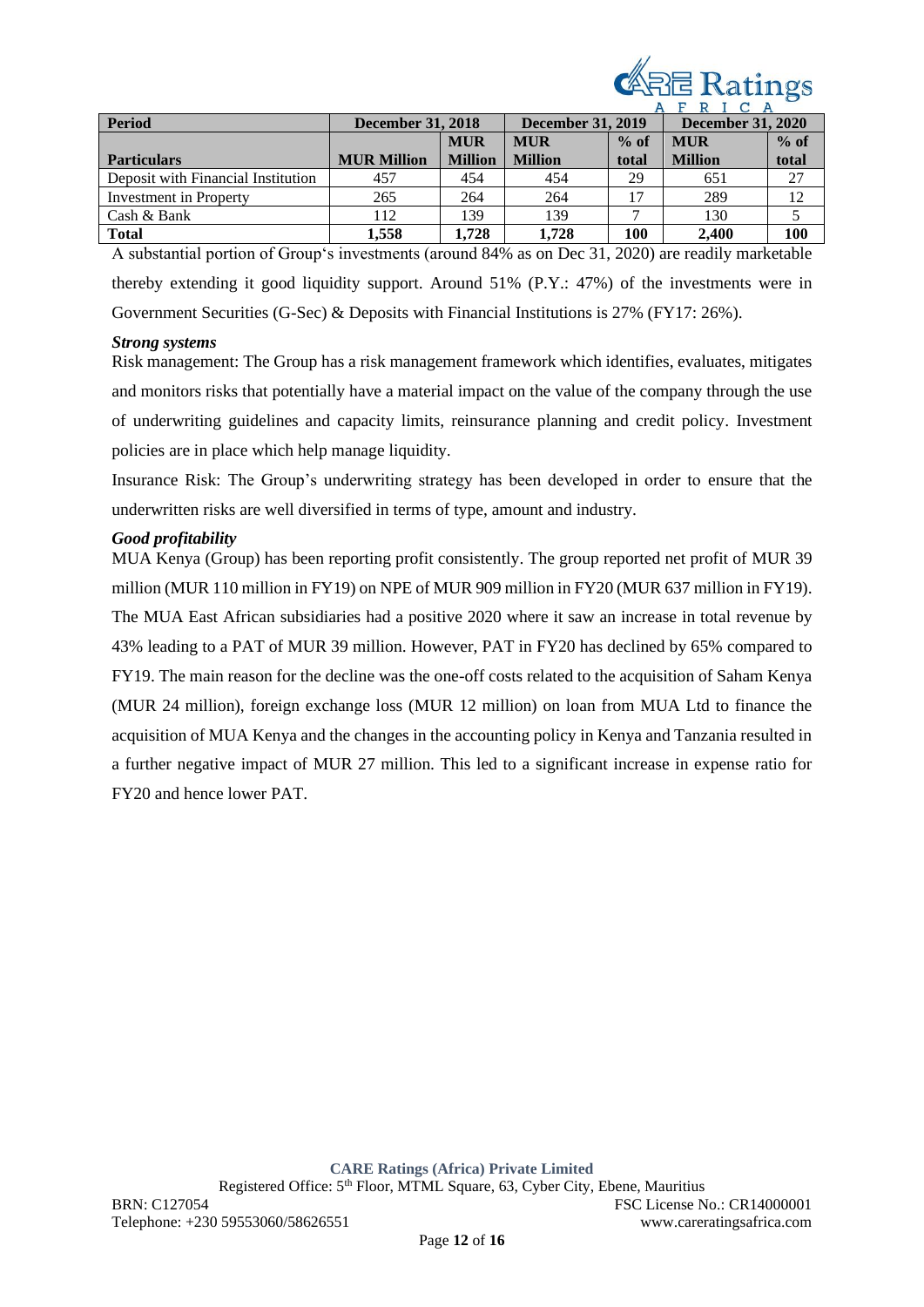

| <b>Summary of the Financials of MUA Insurance (Kenya) Limited (Consolidated)</b> |                |                | (MUR Million) |  |  |
|----------------------------------------------------------------------------------|----------------|----------------|---------------|--|--|
| <b>Financial Year Ending December 31,</b>                                        | 2018           | 2019           | 2020          |  |  |
| <b>Gross Premium Written</b>                                                     | 1,028          | 1,154          | 1,796         |  |  |
| <b>Net Premium Written</b>                                                       | 590            | 637            | 909           |  |  |
| Less: Reserve for unexpired risks                                                | 0.0            | 0.0            | 0.0           |  |  |
| <b>Net Premium Earned</b>                                                        | 539            | 623            | 851           |  |  |
| <b>Net Claims Incurred</b>                                                       | 226            | 250            | 396           |  |  |
| <b>Direct Commission Paid</b>                                                    | 140            | 146            | 164           |  |  |
| Add: Reinsurance accepted                                                        | $\overline{a}$ | $\overline{a}$ | $\mathbf{r}$  |  |  |
| Less: Commission on reinsurance ceded                                            | 104            | 109            | 164           |  |  |
| <b>Net Commission</b>                                                            | (37)           | (37)           | (38)          |  |  |
| Operating exp. related to insurance business                                     | 311            | 322            | 516           |  |  |
| <b>Net Underwriting Profit</b>                                                   | (35)           | 13             | (100)         |  |  |
| <b>Net Investment Income</b>                                                     | 127            | 133            | 186           |  |  |
| <b>Operating Profit/ (Loss) (A-B)</b>                                            | 92             | 146            | 86            |  |  |
| <b>PAT</b>                                                                       | 68             | 110            | 39            |  |  |
| Tangible Net worth                                                               | 1,099          | 1,186          | 1,254         |  |  |
| <b>Claims Outstanding</b>                                                        | 542            | 516            | 988           |  |  |
| Cash & bank balances                                                             | 548            | 603            | 783           |  |  |
| <b>Total assets</b>                                                              | 2,348          | 2,738          | 4,594         |  |  |
| <b>Ratios</b>                                                                    |                |                |               |  |  |
| GPW growth (%)                                                                   | 12.3%          | 12.2%          | 55.63%        |  |  |
| NPW growth (%)                                                                   | 17.9%          | 8.0%           | 42.70%        |  |  |
| GPW/Tangible net worth (%)                                                       | 93.6%          | 97%            | 143%          |  |  |
| NPW/Tangible net worth (%)                                                       | 53.7%          | 54%            | 72%           |  |  |
| Loss Ratio (Net Claims Incurred/ NPE)                                            | 41.9%          | 40%            | 47%           |  |  |
| Commissions Ratio (Commission/NPE)                                               | 6.8%           | 6.0%           | 4.5%          |  |  |
| Expense Ratio (Net Expense / NPE)                                                | 57.7%          | 51.7%          | 60.7%         |  |  |
| <b>Combined Ratio</b>                                                            | 106.4%         | 97.9%          | 111.7%        |  |  |
| Net Earnings ratio                                                               | 12.6           | 18.36          | 4.50          |  |  |
| <b>RONW</b>                                                                      | 6.4            | 9.57           | 3.40          |  |  |
| <b>ROTA</b>                                                                      | 2.8            | 4.52           | 1.44          |  |  |

### **Industry Risk**

The Mauritian insurance industry is regulated and supervised by the Financial Services Commission (FSC) under the Insurance Act 2005, with a regulatory framework aligned with International Association of Insurance Supervisors (IAIS) standards and principles. The industry caters for long-term insurance business (life insurance, pension and health insurance) and general insurance business (accident, health, engineering, guarantee, liability, property, transportation etc.). There are also providers offering external insurance business, restricted solely to non-Mauritian policies.

### **General Insurance business in Mauritius**

**CARE Ratings (Africa) Private Limited** In Mauritius there are 15 General Insurance companies, which generated a gross-premiums of MUR 10.3 billion and net premiums of MUR 9.1 billion in CY19. The key players in general insurance are Swan General (30%), MUA (23%), Eagle Insurance (12%) and SICOM (10%). Motor insurance made up the lion's share of general insurance business, accounting for 74% of total policies. Motor and Accident & Health segment is shared between 13 insurers, the major players being Swan (30%), MUA (21%), SICOM (9%), Mauritius Eagle (9%), Phoenix insurance (7%), NIC (5%) and New India insurance (5%). Property (14%), Miscellaneous (6%), Liability (6%), Engineering (3%), Transportation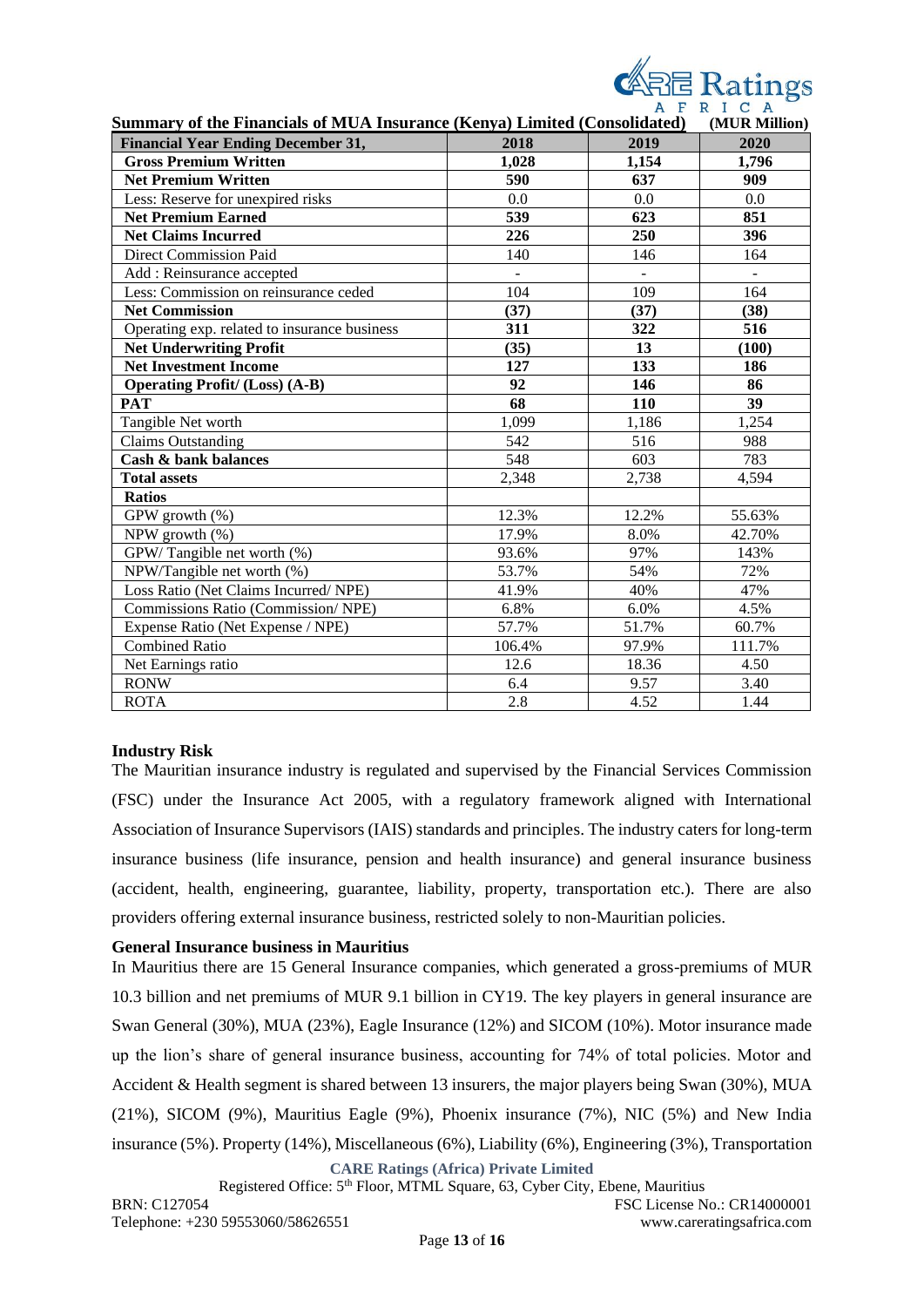

 $(5\%)$  and Guarantee  $(\leq 1\%)$  insurance make up the remaining general insurance business. While number of Guarantee and Accident & Health insurance policies grew by 17% and 26% respectively, the total number of general insurance policies witnessed a 1.3% increase from 2018 to 2019 mainly on account of less transportation (-19%) and Engineering and Liability (-10%) insurance policies. Growth of GPW for general insurance business is:

| $\gamma$ V           | 2009           | 2010 | <b>2011</b> | 2012          | 2013      | 2014 | 2015 | 2016 | 2017 | 2018 | 2019 |
|----------------------|----------------|------|-------------|---------------|-----------|------|------|------|------|------|------|
| GPW<br>(0)<br>Growth | $\sim$<br>10.6 | 6.J  | 1/4.1       | 1.0<br>$\sim$ | -<br>19.1 | ر ب  | D.4  | J.O  | ے .  | т.−  | 2.0  |

### **General Insurance business in East Africa countries**

There are 37 general insurers and 4 general reinsurers in the Kenyan insurance market, generating GPW of KES 130 M in 2019 (MUR 45 billion) in 2018. Motor (20%) and Medical (18%) insurance are the major segments of general insurance. Class-wise detailed GPW for the last 6 years:

| <b>Class of business</b> |        | <b>GPW (KSH Million)</b> |         |         |         |         |      |  |  |
|--------------------------|--------|--------------------------|---------|---------|---------|---------|------|--|--|
|                          | 2013   | 2014                     | 2015    | 2016    | 2017    | 2018    | 2018 |  |  |
| Aviation                 | 1,127  | 1,200                    | 1,484   | 1,476   | 1,726   | 2,134   | 2%   |  |  |
| Engineering              | 2,776  | 3,547                    | 3,794   | 3,473   | 4,190   | 3,692   | 3%   |  |  |
| <b>Fire Domestic</b>     | 1,272  | 1,347                    | 1,388   | 1,482   | 1,570   | 1,596   | 1%   |  |  |
| Fire industrial          | 7,637  | 8,757                    | 9,547   | 10,062  | 11,130  | 10,824  | 8%   |  |  |
| Liability                | 1,560  | 1,891                    | 2,191   | 2,520   | 2,817   | 2,729   | 2%   |  |  |
| Marine                   | 2,775  | 2,726                    | 2,852   | 2,604   | 3,555   | 3,370   | 3%   |  |  |
| <b>Motor Private</b>     | 13,909 | 16,382                   | 18,430  | 20,460  | 21,484  | 22,495  | 18%  |  |  |
| Motor Commercial         | 19,536 | 22,553                   | 24,091  | 24,025  | 23,226  | 23,593  | 19%  |  |  |
| Personal Accident        | 3,250  | 3,604                    | 3,882   | 3,997   | 3,516   | 3,157   | 2%   |  |  |
| Theft                    | 3,289  | 3,553                    | 3,786   | 3,774   | 3,784   | 3,863   | 3%   |  |  |
| Workmen's Compensation   | 4,666  | 5,174                    | 5,346   | 5,601   | 5,675   | 6,225   | 5%   |  |  |
| Medical                  | 20,507 | 25,315                   | 29,516  | 38,520  | 38,337  | 40,195  | 32%  |  |  |
| Miscellaneous            | 2,456  | 3,120                    | 3,487   | 3,710   | 3,763   | 3,635   | 3%   |  |  |
| <b>Total</b>             | 84,765 | 99,176                   | 109,800 | 121,710 | 124,779 | 127,511 | 100% |  |  |
| Growth $(\% )$           |        | 17.0                     | 10.7    | 10.8    | 2.5     | 2.2     |      |  |  |

While there are no insurers with over 10% market share, participants with significant market share are UAP Insurance) (7.11%), Jubilee Insurance (6.04%), CIC General (8.0%), Britam Insurance (6.29%) APA Insurance (7.15%) and GA insurance (5.00%). Over the recent years the Kenyan general insurance has been growing at a diminishing rate, with GPW growing by 2.36% from 2018 to 2019. The Insurance Regulatory Authority of Kenya is the sole authority charged with regulation and supervision of the Kenyan insurance industry. It ensures compliance by insurance/reinsurance companies, protects consumers, and promotes a high degree of security for policyholders.

### **Prospects**

The prospects of MUA Limited depends on operational & financial performance of dividend paying subsidiaries (MUACY and MUA Life), turnaround in General Insurance business in Kenya and ability to maintain performance in other East African countries.

**CARE Ratings (Africa) Private Limited**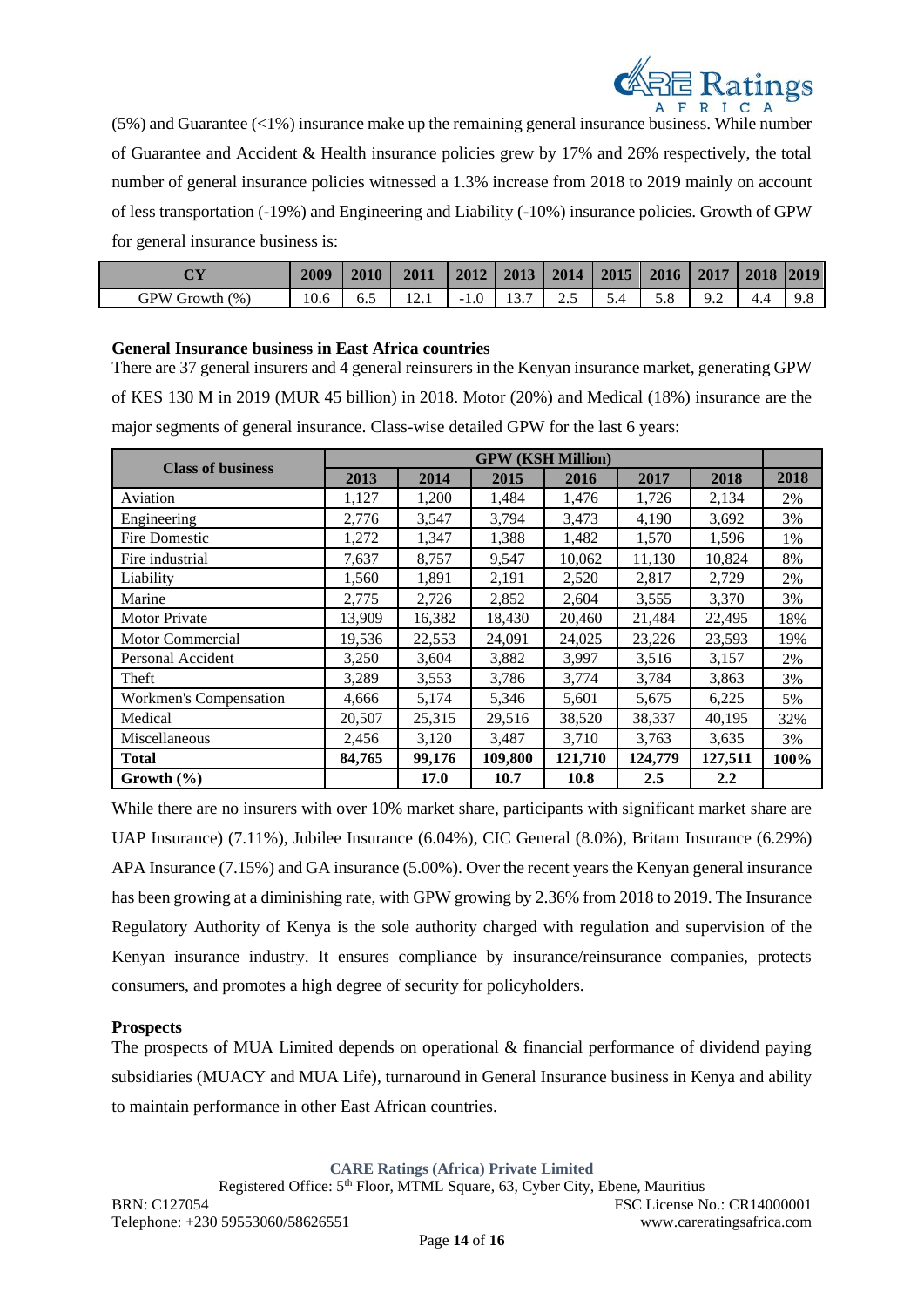

#### **Financial Performance MUA Limited (Holding company: Standalone) (MUR Million)**

| MUA Lillined (Holding company: Standalone) |             | (MUR MIIII0n)  |
|--------------------------------------------|-------------|----------------|
| <b>Financial Year Ending Dec 31,</b>       | <b>FY19</b> | <b>FY20</b>    |
|                                            |             | <b>Audited</b> |
| Dividend received                          | 136         | 144            |
| Interest and other income                  | 4           | 33             |
| <b>Total Income</b>                        | 140         | 177            |
| <b>Administrative expenses</b>             | 7           | 13             |
| Interest                                   | 6           | 22             |
| <b>PAT</b>                                 | 127         | 140            |
| Dividend                                   | 127         | 137            |
| Tangible Net worth                         | 1,851       | 2,266          |
| <b>Borrowings</b>                          | 500         | 500            |
| Ratios in %                                |             |                |
| PAT growth                                 |             | 10%            |
| Gearing Ratio                              | 27%         | 22%            |
| <b>RONW</b>                                | 7%          | 6%             |

#### **MUA Limited (Consolidated) (MUR Million)**

| <b>Financial Year Ending December 31,</b> | <b>FY18</b> | <b>FY19</b> | <b>FY20</b> |
|-------------------------------------------|-------------|-------------|-------------|
| <b>Gross Premium Earned</b>               | 4,256       | 4,480       | 5,237       |
| Net Premium Earned                        | 3,179       | 3,334       | 3,825       |
| Net Claims                                | 2,237       | 1,940       | 2,369       |
| <b>Investment Income</b>                  | 669         | 918         | 571         |
| Operating Profit/ (Loss)                  | 422         | 521         | 496         |
| <b>PAT</b>                                | 354         | 444         | 365         |
| Dividend                                  | 121         | 127         | 137         |
| Tangible Net worth                        | 2,490       | 2,862       | 3,453       |
| <b>Borrowings</b>                         | 300         | 605         | 504         |
| Investments                               | 10,008      | 11,279      | 11,437      |
| Cash & bank balances                      | 532         | 612         | 1,247       |
| Total assets                              | 14,425      | 16,770      | 19,202      |
| Ratios in %                               |             |             |             |
| GPW growth (%)                            | 9.3%        | 5.3%        | 17%         |
| PAT growth (%)                            | 10.2%       | 25.2%       | (18)%       |
| NPW growth $(\% )$                        | 9.0%        | 4.9%        | 15%         |
| GPW/Tangible net worth                    | 1.71        | 1.57        | 1.48        |
| NPW/Tangible net worth                    | 1.28        | 1.16        | 1.11        |
| Gearing ratio                             | 0.12        | 0.21        | 0.15        |
| Net Earnings ratio                        | 11.15       | 13.30       | 10.00       |
| <b>RONW</b>                               | 14.60       | 16.60       | 12.00       |
| <b>ROTA</b>                               | 2.48        | 2.90        | 2.00        |

### **Adjustments**

- 1. Tangible net worth is calculated by netting off revaluation reserve, deferred tax and intangible assets from total equity.
- 2. Gross Cash Accruals (GCA) is calculated as PAT + Depreciation + deferred tax.
- 3. Overall Gearing ratio is calculated as total debt (long-term & short-term debt)/Tangible Net worth.
- 4. Total assets is calculated by netting off deferred tax and intangible assets
- 5. Net underwriting Profit = Net Earned Premium + Fees & Commission Income + Revenue from Contract with customers -Net claims & benefits – Commission & brokerage fees paid

**CARE Ratings (Africa) Private Limited**